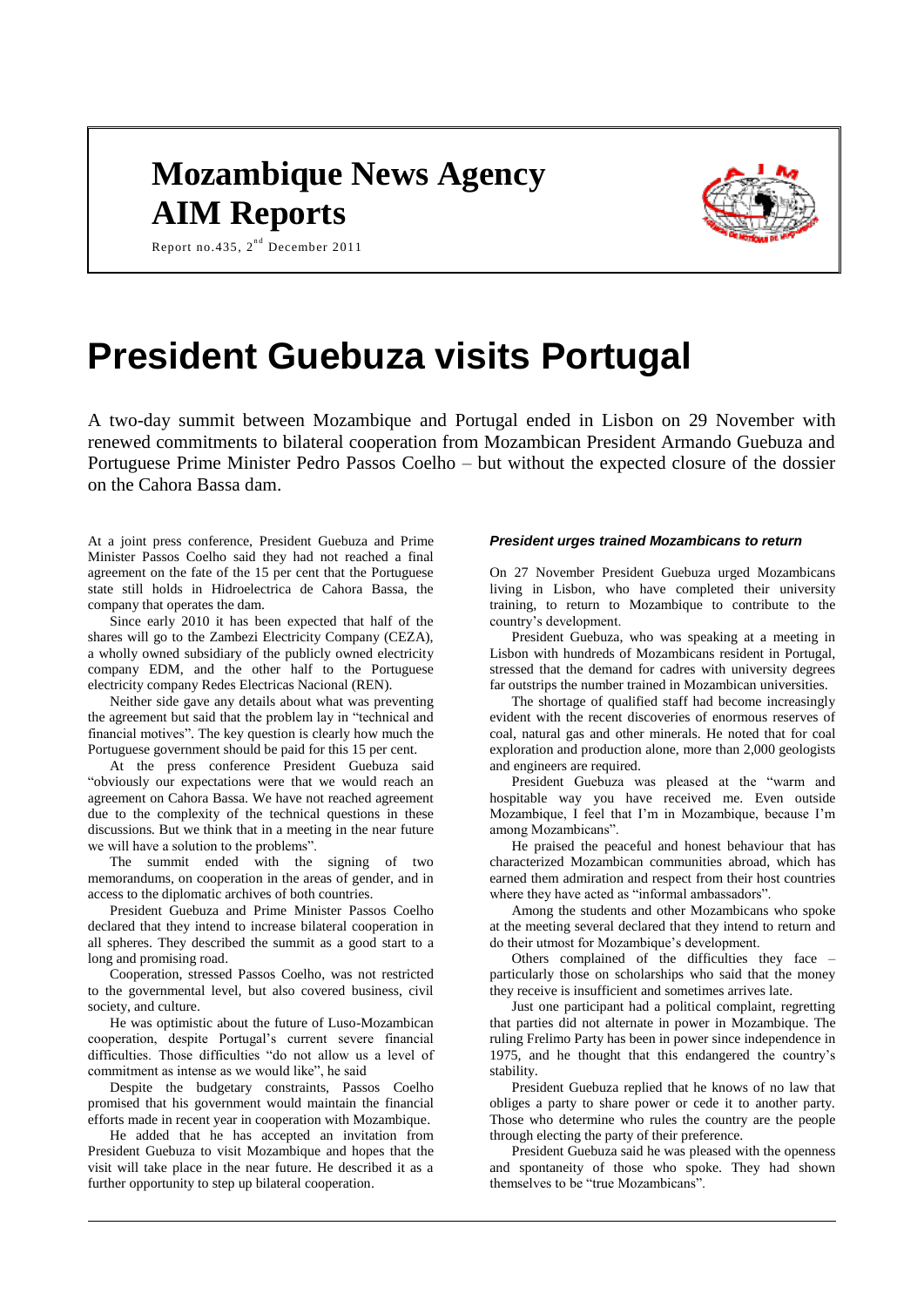#### **Government surveys idle land**

As part of its land management policy, the Mozambican government has drawn up a survey of land allocated to individuals or companies, but which is still lying idle.

Agriculture Minister Jose Pacheco told the country's parliament, the Assembly of the Republic, on 16 November that the survey had found 913,000 hectares of land left idle, despite the government granting title to the land. This was a startling 37 per cent of all land to which the government had granted title in the period between 2005 and 2010.

Pacheco did not say what would be done with this land – but in the past, government officials have repeatedly warned that land titles will be cancelled in cases where the holders do not use the land for its stated purpose.

Pacheco was answering a request from the parliamentary group of the main opposition party, Renamo, about what benefits Mozambicans are obtaining from the exploitation of the country's natural resources.

On a more positive note, he said that the agro-ecological zoning of the central province of Zambezia has been concluded, and that the zoning of three other provinces (Sofala, Nampula and Cabo Delgado) should be complete by the end of the year. "This exercise will allow better management of land", the Minister stressed.

Pacheco claimed that the capacity to supervise and control how forestry and wildlife resources are exploited has improved with the training of more wardens, and the provision of more equipment. Based on forest inventories, the area covered by logging licences has been reduced.

He added that reforestation this year, with both native and exotic tree species, covered 12,990 hectares.

20 per cent of the fees paid by forestry and wildlife operators should go to local communities. Pacheco revealed that, since this scheme began, in 2005, 738 communities have benefitted, and have received a total of 96 million meticais (about \$3.6 million).

The Minister of Mineral Resources, Esperanca Bias, told the Assembly that mining companies were now providing significant numbers of jobs. The large open cast coal mines in the western province of Tete were already employing over 3,000 people.

The Brazilian mining giant Vale began exports from its mine at Moatize in September, and the neighbouring mine at Benga, operated by Rio Tinto, is expected to start exports by the end of the year. Several other coal mining companies are at various stages of feasibility studies and preparing to begin operations. Employment in this sector will rise significantly.

Bias added that the mining of titanium minerals from the heavy sands at Moma, in Nampula province, by the Irish company, Kenmare Resources, has provided over 700 jobs, while the reopened tantalite mine at Marropino in Zambezia has created 521 jobs.

Mineral resources provide significant tax revenues. Bias said that in 2010 about a billion meticais (\$37 million) in taxes was collected from hydrocarbon companies.

The frequent claim that large scale mining projects pay little or no tax was untrue. She pointed out that the 2009 fiscal benefits code specifically excludes the mining and petroleum sectors.

Some of the early fiscal benefits granted to mega-projects were temporary and have now lapsed. This was the case, she said, with the 50 per cent reduction in corporation tax paid by the South African petro-chemical company Sasol on its natural gas operations in Inhambane province. That fiscal benefit expired in 2010.

Bias pointed out that some of the major mining projects have only just begun – but will become major taxpayers in the future. This is the case with the coal companies in Tete.

Huge natural gas discoveries have been made in the Rovuma Basin, off the coast of the northern province of Cabo Delgado. Plans are under way to build liquefied natural gas (LNG) facilities here – but Bias warned that production would not begin before 2018, and would involve investment of several billion dollars.

Renamo deputies were unconvinced by the government statements. Gania Mussagy even accused the government of forcing mining companies to pay low wages.

"The jobs are all for the foreigners", she claimed. "Even if Mozambicans are trained, they don't earn as much as the foreigners, at the request of the government". When the companies wanted to pay higher wages, the government refused to let them do so, she alleged.

#### **Economy growing at over seven per cent**

Mozambique is on target to reach its planned GDP growth rate of 7.2 per cent.

Speaking on 16 November in the Mozambican parliament, the Assembly of the Republic, Prime Minister Aires Aly said that in the first six months of the year the growth rate was 7.1 per cent. Since growth is always higher in the second half of the year, this is above the level necessary to hit the 7.2 per cent target by the end of the year.

The country exported \$1.3 billion worth of goods and services between January and June, which is 51.2 per cent of the annual target of just over 2.4 billion dollars.

Ali added that the level of net international reserves was also higher than planned, at slightly under \$2.1 billion, enough to cover five months of imports. The government target was for reserves of \$1.895 billion.

The Prime Minister added that, in the first six months of the year, the government had approved 113 investment projects with a total value of \$1.2 billion. If these are all implemented they could create about 19,000 jobs.

As for the social areas, Ali said that 8,500 new teachers, all with appropriate training, had been recruited along with 446 new health workers, including 85 doctors. 947 new schools had begun operating in the first half of the year.

During the six month period, 87,358 job seekers had found employment – but this figure includes 23,293 Mozambicans who had found work, through legal channels, in South Africa.

As for measures to mitigate rises in the cost of living, Ali stressed that the government is continuing to subsidise fuel, urban passenger transport, and the price of the wheat flour used to bake bread. But because of the "good performance of the national economy", the government had dropped plans announced in March for targeted food subsidies.

The parliamentary group of the main opposition party, Renamo, had demanded that the government explain what benefits the exploitation of natural resources was bringing, particularly to those people living where the resources where extracted.

Aly pointed out that all investments "regardless of their location, are for the benefit of all Mozambicans, They should not only drive our economic and social growth, but also promote and consolidate national unity".

He pledged that the income deriving from natural resources "will always be distributed in a fair manner, so as to contribute to the reduction of poverty, leading to its eradication and to national development".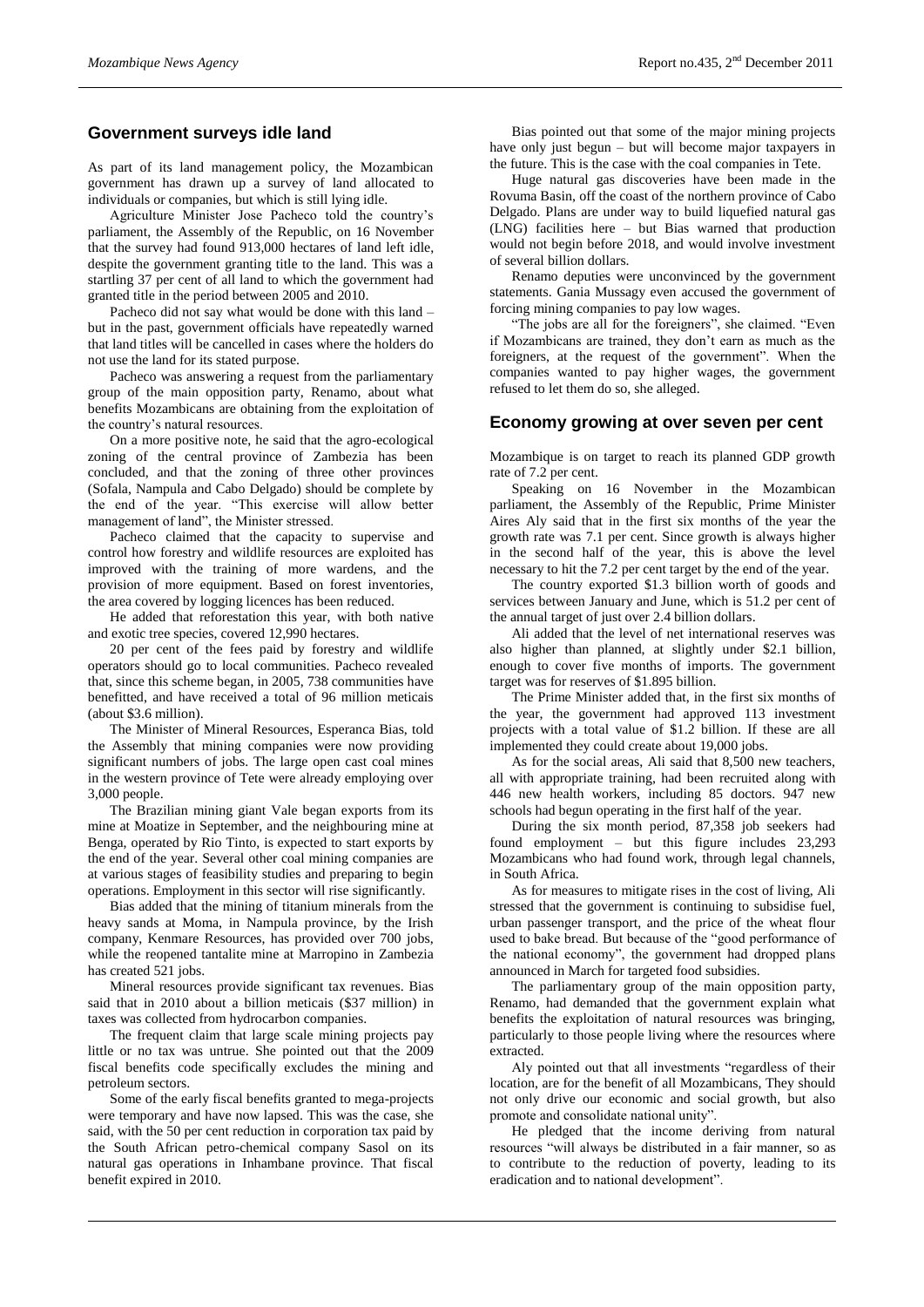#### **Cahora Bassa plans to double production**

Hidroelectrica de Cahora Bassa (HCB), the company that runs the Cahora Bassa dam on the Zambezi, plans to double production over the next five years to meet rising demand.

The dam's existing power station on the south bank of the river contains five turbines, each with the capacity to generate 415 megawatts. Thus the current total theoretical generating capacity of HCB is 2,075 megawatts.

The plan to double capacity was announced at the dam town of Songo, in Tete province, on 27 November, during the fourth anniversary celebration of Mozambique taking a majority shareholding in HCB in 2007.

Gildo Shibumbe, a member of the HCB Board, representing the company's chairperson, Paulo Muxanga, said before a large audience of HCB employees that "major investments have been designed to ensure the sustainability of operations of the company".

Among the measures, emphasis is on construction of a second Cahora Bassa power station, on the north bank, with the capacity to generate a further 1,245 megawatts of power. This additional power would supply electricity to the national grid, particularly along the projected new power lines that will connect the Zambezi valley to Maputo and the rest of southern Mozambique.

The package of HCB projects also includes rehabilitating the floodgates and the Songo sub-station, interventions that Shibumbe claimed will change the face of the company in the short and medium terms.

With these investments, we hope that in the next four to five years we can double our production and sale of power", he concluded.

#### **Ninety per cent of Maputo residents have electricity**

Mozambique's publicly owned electricity company, EDM, has invested 2.4 billion meticais (about \$90 million) over the past five years in expanding and upgrading electricity infrastructures in Maputo city.

According to EDM, this resulted in an extra 440 kilometres of low voltage and 135 kilometres of medium voltage transmission lines. The number of Maputo households benefitting from electricity in their homes almost tripled in this period, rising from 90,000 to 236,000.

EDM claims that access to electricity in the city is now at almost ninety per cent of the population.

From 2006 to 2011, a further 273 transformer posts were installed in Maputo, thus improving significantly the quality of the electricity supplied.

Entire neighbourhoods that had no electricity in the past are now linked to the national grid – including Guava-Mateque, Hulene, Magoanine C, Chamissava and Unguane (which is on Inhaca Island).

Public lighting has also been dramatically improved. The number of street lamps in Maputo has risen from 8,500 in 2005 to 23,800 in 2011.

For 2012, EDM has set itself the target of raising access to electricity to almost 100 per cent of households in all Maputo city neighbourhoods.

As of mid-November, in the entire country there were 921,704 households linked to the national grid – which is about 18 per cent of the Mozambican population. The Maputo city figure of 236,000 households accounts for 27 per cent of the national total.

#### **EDM to provide 8,000 new connections in Nacala**

The publicly owned electricity company, EDM, plans to provide eight thousand new connections in the northern port of Nacala in 2012.

The EDM director of distribution for the Nacala area, Carlos Jossai, told AIM that, in addition to investing in new connections, the company will improve the quality of the electricity supplied to its customers.

"Our goal for 2011 was seven thousand new connections and we have exceeded that number. For the next year our perspective will be to establish eight thousand new connections, but the quality of the electricity is our bigger challenge for 2012. Apart from an increasing number of customers, it is important for us to supply them with better quality electricity", explained Jossai.

The quality of power supply in Nacala is a matter of concern. Due to the rise in demand, the old transmission lines are becoming saturated. Some businesses have already expressed their discontent regarding the poor quality of electricity supply.

However, Jossai said that several projects are underway to solve this problem, such as the construction of new transmission lines for industrial areas, and for other parts of Nacala with heavy power demand.

Currently EDM has about 45,000 clients in Nacala, of which 120 are industrial clients.

According to Jossai, sixty per cent of EDM revenue in the Nacala distribution area comes from industrial users.

The largest client is the Nacala factory of the Mozambique Cement Company, which consumes 400 kilowatts of power, and has a monthly electricity bill of around 500,000 meticais (about \$18,500).

### **Small scale irrigation systems installed in Sofala**

Small scale irrigation systems are being installed in the districts of Gorongosa, Buzi and Nhamatanda, in the central province of Sofala, by the Ministry of Agriculture to increase food production.

The Sofala Provincial Director of Agriculture, Miguel Coimbra, said the new irrigation systems will bring water to an area of about ten hectares in each of the regions of Move, Chitunga, Bebeto and Lamego.

These small irrigation schemes, aimed at peasant farmers, are part of a series of Ministry of Agriculture projects covering 130 hectares of food crops in Buzi, Marromeu, Dondo and Chemba districts.

The projects also include control of the lethal yellowing disease that is severely damaging Mozambique's coconut palms, and controlling the fruit fly infestation in Caia, Dondo and Nhamatanda districts and in Beira city.

Meanwhile, the Beira Economic Activities Services have distributed 110 tonnes of rice seeds at subsidised prices to producers in the green belt around the city to enhance rice production.

The head of the Economic Activities Services in the city, Fabiao Simhane, told AIM that the improved seeds benefitted 3,000 rice farmers – almost twice as many peasants as the 1,600 cultivating rice around Beira in the previous season.

In addition to the seeds the farmers also benefitted from fertilizers, pesticides and other agricultural inputs, as well as fruit trees to improve the diet of Beira citizens.